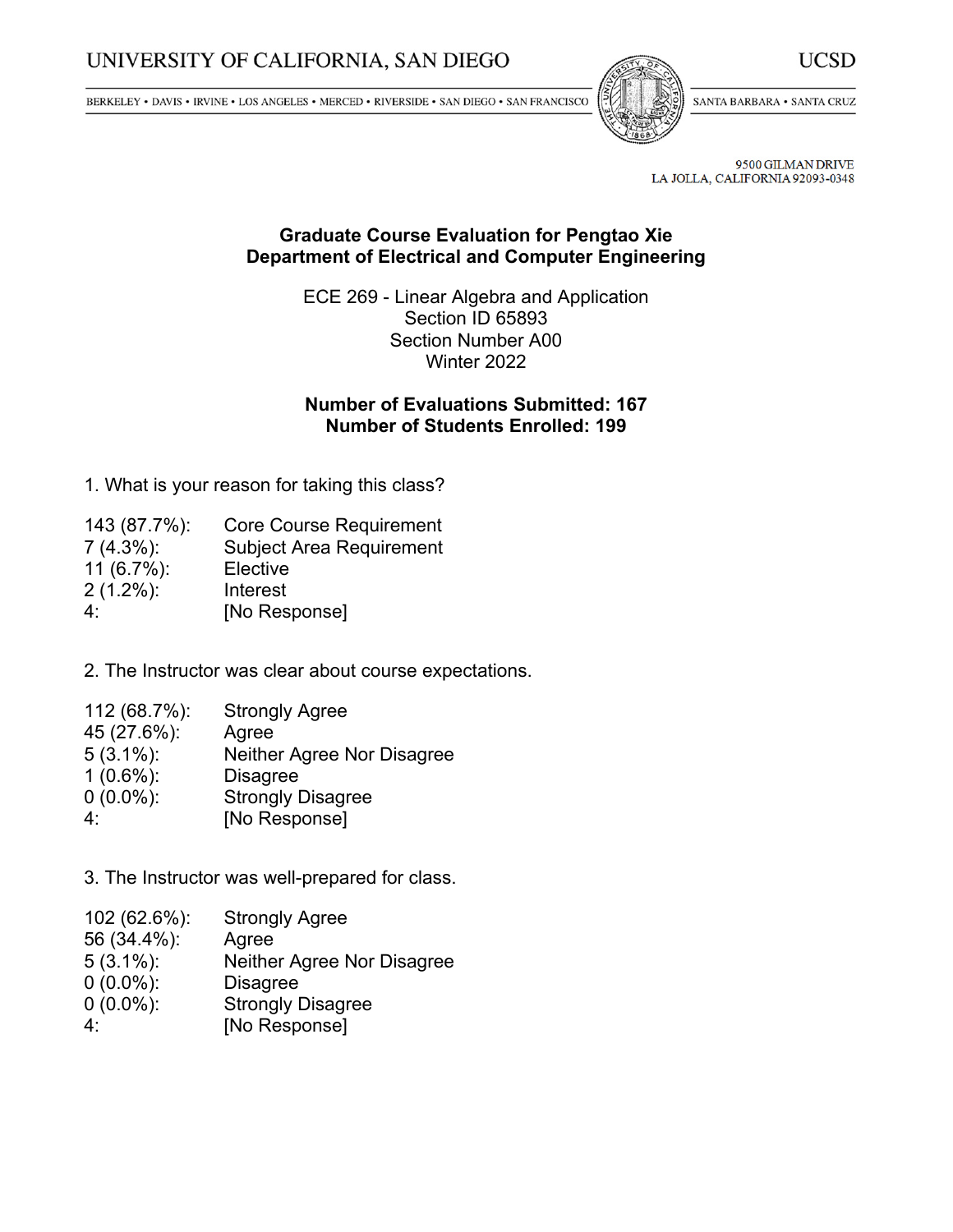4. The Instructor organized class activities in <sup>a</sup> way that promoted learning.

| 104 (63.8%): | <b>Strongly Agree</b>      |
|--------------|----------------------------|
| 48 (29.4%):  | Agree                      |
| $9(5.5\%)$ : | Neither Agree Nor Disagree |
| $2(1.2\%)$ : | <b>Disagree</b>            |
| $0(0.0\%)$ : | <b>Strongly Disagree</b>   |
| 4٠           | [No Response]              |

5. The Instructor promoted and encouraged questions and discussion.

| 119 (73.0%): | <b>Strongly Agree</b>      |
|--------------|----------------------------|
| 39 (23.9%):  | Agree                      |
| $5(3.1\%)$ : | Neither Agree Nor Disagree |
| $0(0.0\%)$ : | <b>Disagree</b>            |
| $0(0.0\%)$ : | <b>Strongly Disagree</b>   |
| 4٠           | [No Response]              |

6. The Instructor provided feedback (written/oral) in <sup>a</sup> way that promoted learning.

| 114 (70.4%):  | <b>Strongly Agree</b>      |
|---------------|----------------------------|
| 37 (22.8%):   | Agree                      |
| $10(6.2\%)$ : | Neither Agree Nor Disagree |
| $1(0.6\%)$ :  | <b>Disagree</b>            |
| $0(0.0\%)$ :  | <b>Strongly Disagree</b>   |
| 5.            | [No Response]              |

7. The Instructor was accessible to students outside of class (office hours, e-mail, etc.).

| 127 (77.9%): | <b>Strongly Agree</b>      |
|--------------|----------------------------|
| 28 (17.2%):  | Agree                      |
| $8(4.9\%)$ : | Neither Agree Nor Disagree |
| $0(0.0\%)$ : | <b>Disagree</b>            |
| $0(0.0\%)$ : | <b>Strongly Disagree</b>   |
| 4۰           | [No Response]              |

8. I would recommend this instructor overall.

- 113 (67.7%): Strongly Agree
- 45 (26.9%): Agree
- 9 (5.4%): Neither Agree Nor Disagree
- 0 (0.0%): Disagree
- 0 (0.0%): Strongly Disagree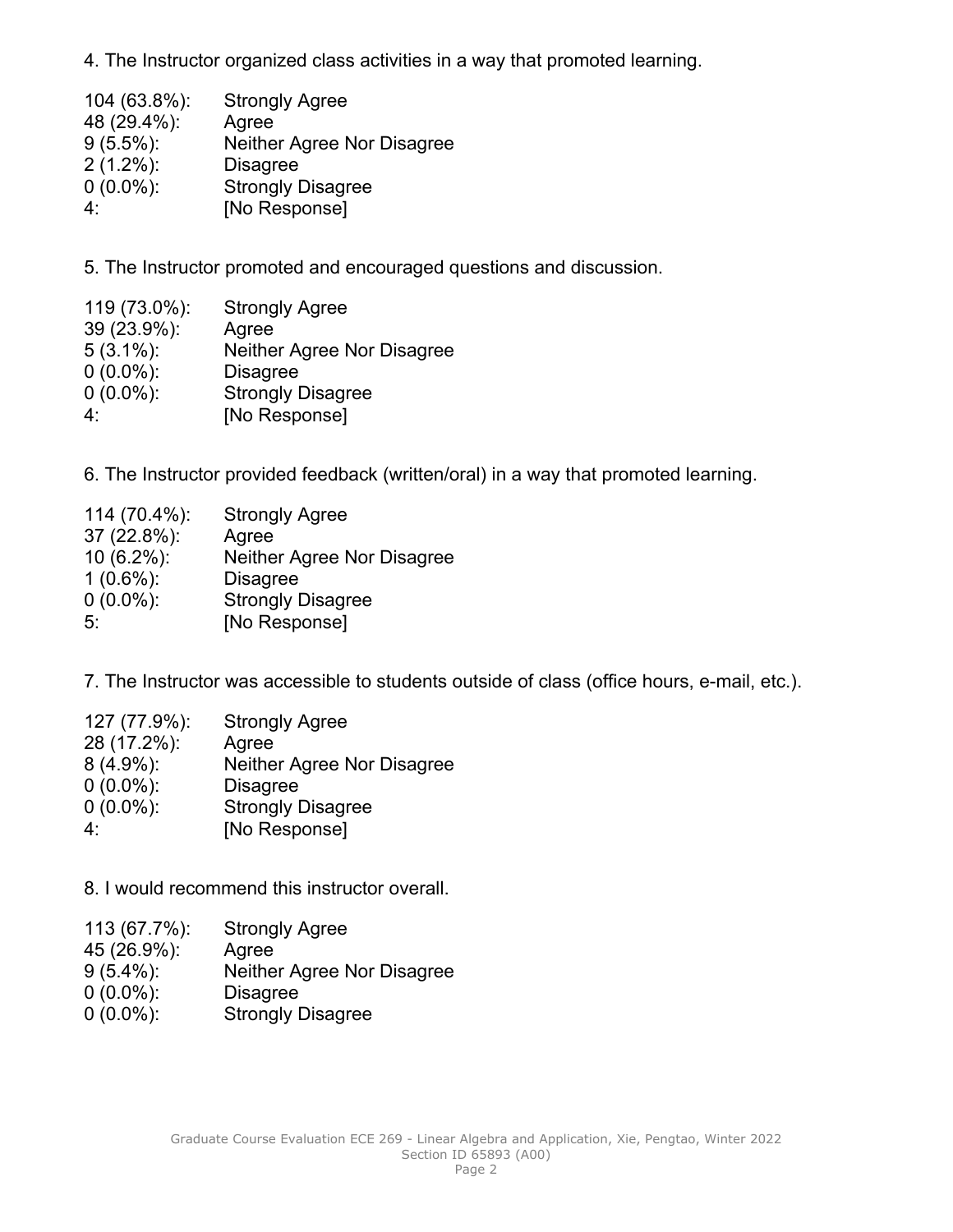9. What is your overall rating of the Instructor?

 (68.3%): Excellent (25.1%): Above Average (6.6%): Average (0.0%): Below Average (0.0%): Poor

10. General comments about the Instructor's performance

*Please keep your comments constructive and professional, abiding by the Principles of Community*

• Best professor ever

Dr. Xie not only cares about students' ability to learn but also cares about students' mental health and well-being.

- Dr. Xie is the best professor ever! The subject in this class isn't easy for those who are not in Machine Learning. However, Dr. Xie gives us enough examples and prove theorems together. Besides, Dr.Xie always tries to answer all questions when students ask during his lecture and gives us <sup>a</sup> better understanding of the materials. I'm so glad he's teaching this course, and I've learned <sup>a</sup> lot! Thank you very much, Dr. Xie!
- •Excellent instructor! Love his every course!
- good
- •Great professor, super considerate.
- Great!
- He did well, but sometimes I can't follow him
- He explains the content in an easy-to-understand manner. And the feedback from students is well reflected in the educational content.
- He is really nice!
- He is very professional and knowledgable, explains course materials in <sup>a</sup> very detailed way. Also, he values students' feedback more than <sup>a</sup> lot of the Instructors I've seen in UCSD. In the first few weeks, he gave surveys to students to evaluate his speech in classes. He is also very caring for students, including the students who live in different time zones. He understands that <sup>a</sup> lot of students are worried about the pandemic, and lets the students vote for their preferred modality of class.
- He was great and very student friendly!
- He's <sup>a</sup> very generous professor caring students and clear about materials.
- HWs are pretty difficult and no matter if you know all the materials in class, you cannot solve HW4 and HW3.
- I really enjoyed the course. The instructor explained everything clearly to the point that i didn't have to refer the textbook. Apart from concepts, he also focussed on applications. Overall an amazing experience.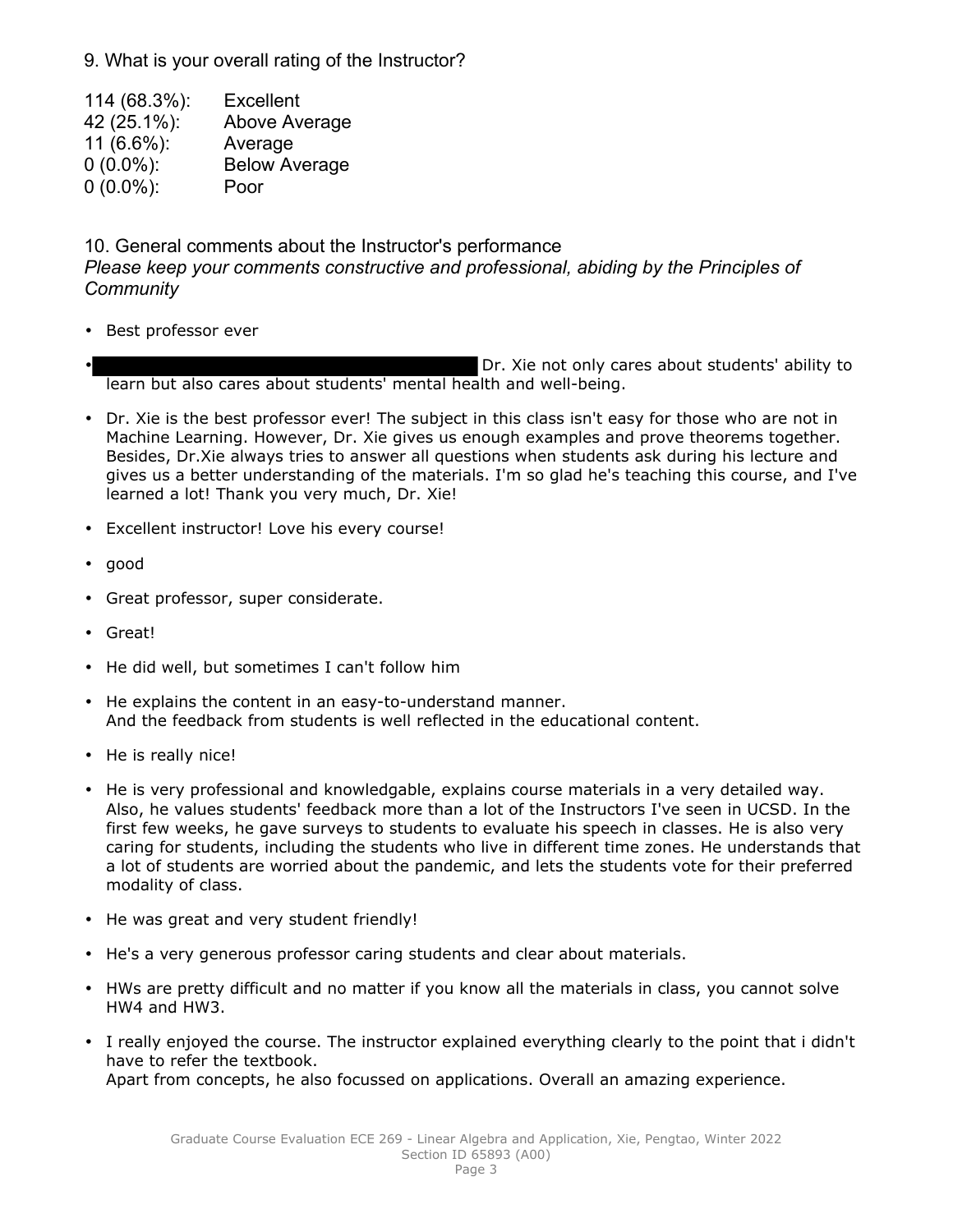- Prof has <sup>a</sup> stronghold of the material. He is very active, motivated to teach, friendly during the class. He cared about the students <sup>a</sup> lot throughout the quarter. His teaching was good.
- Professor Hsieh is very diligent and efficient, effective and well-prepared on all his course alignments, discussion board and assignments. I think it is not easy to handle <sup>a</sup> large math and programming course like this and doing it so well at the mean time (cause there are always many questions) so well done the Professor and TAs !
- Professor Pengtao taught the concepts really well and made sure that he derived complicated things from scratch and also provided intuitive examples of application of topics.
- Professor Xie is highly responsible and considerate to this course. I highly appreciate the live proof of theorems in class.
- Professor Xie is really nice and patient!
- Professor Xie is very prepared is does <sup>a</sup> good job of deriving results for students in the class. His pace for the lecture is good and he is very accommodating to students needs especially given the impact that COVID has had on remote learning.
- Professor Xie is very professional and kindly minded. Giving up detailed knowledge about this core course and instructions.
- Sometimes, when the instructor try to prove something that is hard, his temple is <sup>a</sup> bit faster which makes me had a hard time understand it.
- Spent <sup>a</sup> considerable amount of effort addressing student's questions and being flexible throughout the course.
- Thanks Professor, you are very nice and patient. One concern is that, maybe when you prepare for the class materials next year, you could also include the reference of your lecture notes. Thank you very much.
- The instructor's concern with the student's learning and performance is truly commendable. His performance is an outstanding example of how to lead <sup>a</sup> balanced class. Homework, projects, and exams were still challenging but also made in <sup>a</sup> way for every student to succeed should they put in the appropriate amount of work. Expectations were clear and pacing was almost perfect.

The instructor's success was also heightened by the fact that he continually asked for feedback during the course which made the class better with honest and constructive communication. This only one example of how the instructor showed concern for the students and made decisions to help them succeed and better understand the course material.

Easily one of the best instructors I have had the privilege of studying under.

- The professor has been very kind in adjusting the requirements/deliverables of the course as per the COVID situation. He has been very kind in adjusting the difficulty level of the course and deadlines as well. The topics were covered in detail in the course. Overall, I am very happy to have enrolled in this course and I had <sup>a</sup> great amount of learning from this course, which will be useful for my other courses and projects.
- The professor instructs the course well and is prepared for this course. I only missed that for some parts of the class we had no reference book and relied on slides for some contents, which for me was not great since for some parts of the course I would rely on reading the chapters and do more practice exercises. But other than that it is great. The professor is also very understanding of graduate student's struggles and difficulties and allows flexibility for delivering activities.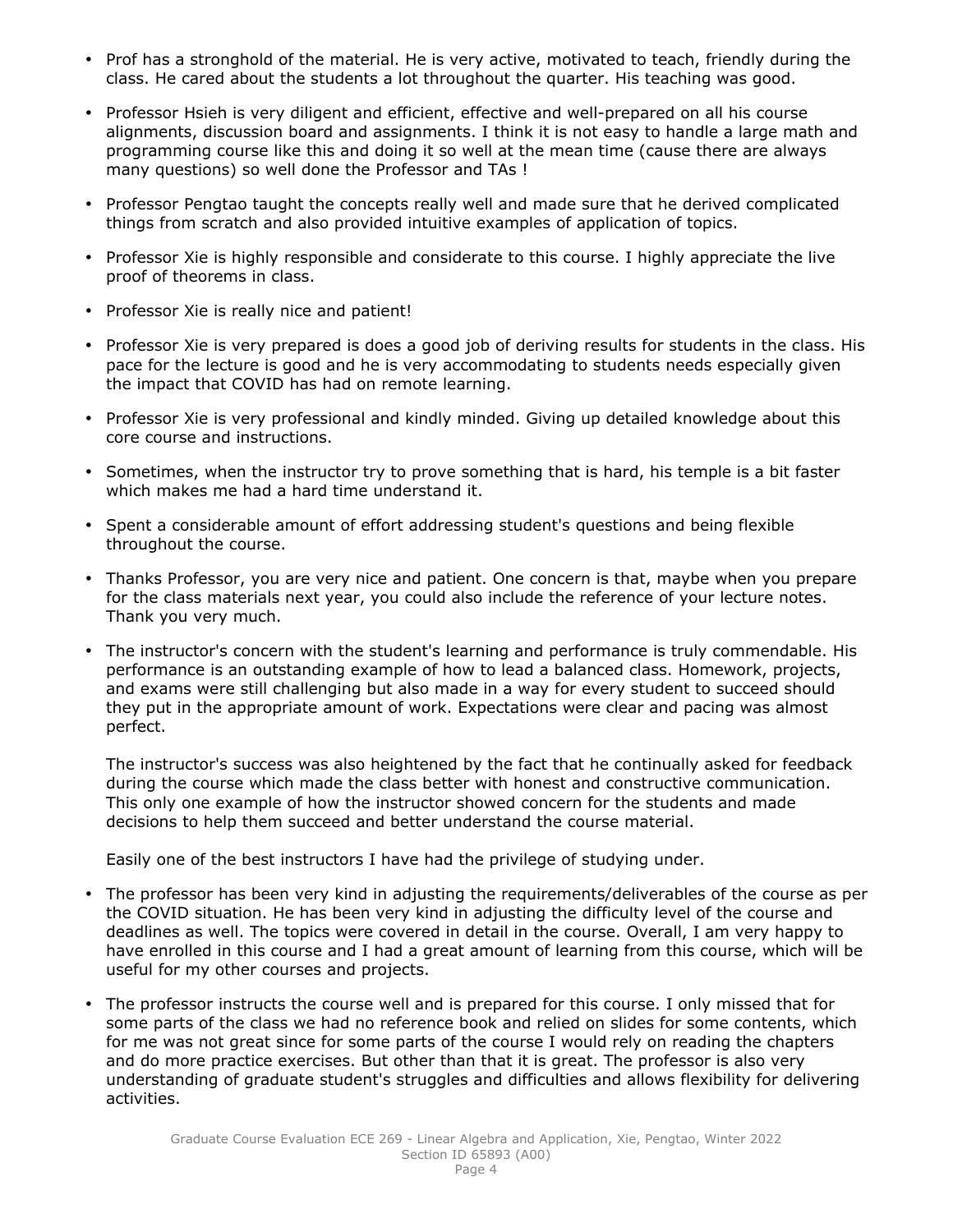- Very awesome and caring. Can't believe Dr. Xie is <sup>a</sup> new professor.
- •Very considerate
- Very good professor.
- Very kind, always available to answer questions, very clear lectures
- Very knowledgeable instructor and taught the subject very thoroughly. However, I would have appreciated the content more if the underlying intuition behind the concepts was also explained.
- Well-prepared for the course material and very clear teaching
- When it came to the lectures, the instructor seemed <sup>a</sup> little unclear on some of the topics which confused me at times. However, they would always make sure there are additional information to clear up any confusion.
- 11. I would recommend this course overall.

| 107 (64.1%): | <b>Strongly Agree</b>      |
|--------------|----------------------------|
| 50 (29.9%):  | Agree                      |
| $9(5.4\%)$ : | Neither Agree Nor Disagree |
| $1(0.6\%)$ : | <b>Disagree</b>            |
| $0(0.0\%)$ : | <b>Strongly Disagree</b>   |

12. What is your overall rating of this course?

| 101 (60.5%): | <b>Excellent</b>     |
|--------------|----------------------|
| 50 (29.9%):  | Above Average        |
| 16 (9.6%):   | Average              |
| $0(0.0\%)$ : | <b>Below Average</b> |
| $0(0.0\%)$ : | Poor                 |

- 13. What were the particular strengths of this course?
- Balance workload
- •detail on proof
- Giving the fundamental knowledge of linear algebra, and general ideas of some applications such as deep learning.
- Grace days! Not long lectures
- great instructor who is always available for the students.
- He always makes everything clear to understand.
- •Helps me understand Deep learning and ML algorithms better
- Homework assignments and Project. I really enjoyed working on them and I learnt all the important concepts of the course while solving them.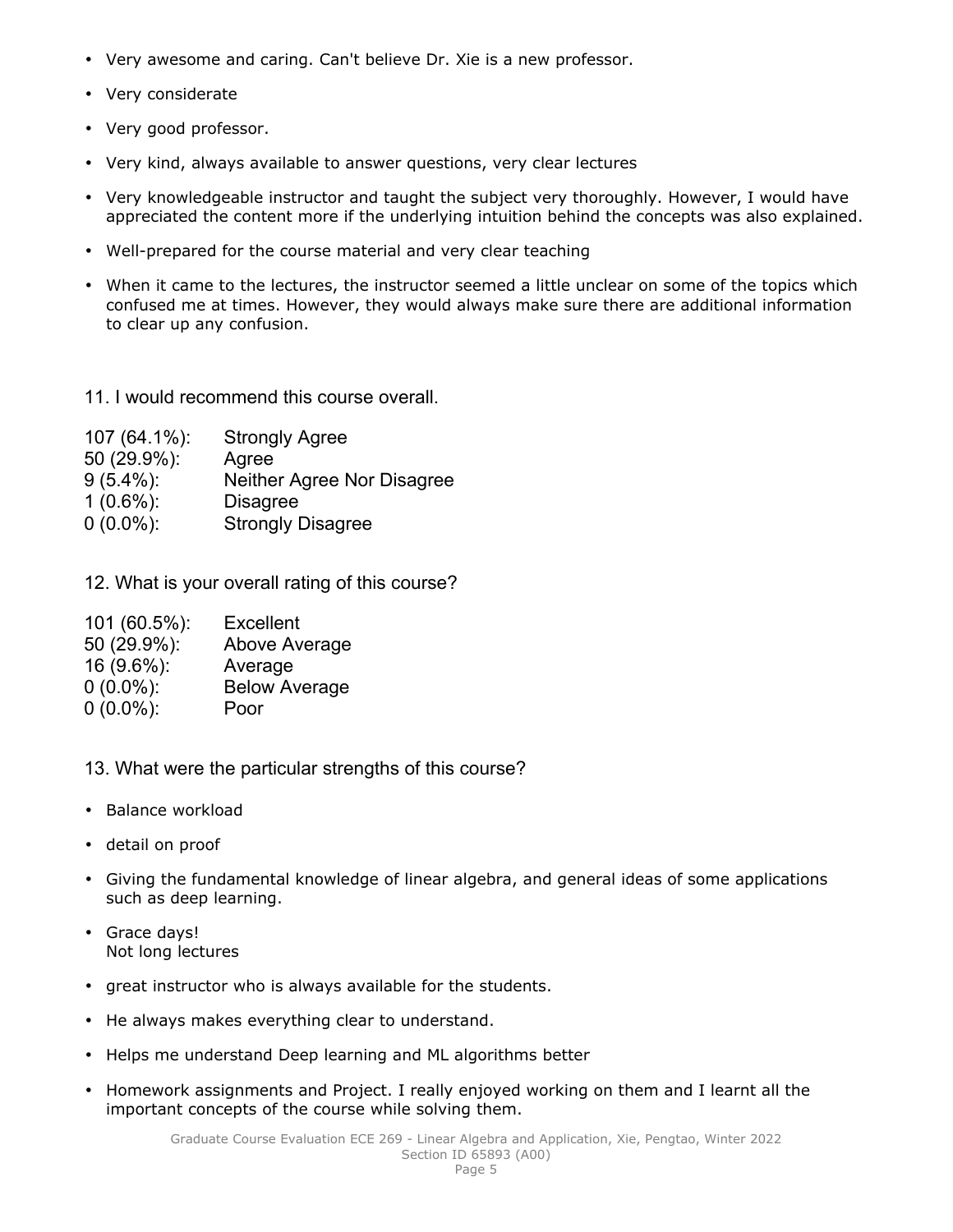- I've taken linear algebra during my undergrad such as rank, dimension, or nullity to solve matrices mainly. However, this class is very different than what I've learned. It gives that linear algebra isn't just solving matrices and vectors. Now, I have <sup>a</sup> better understanding of why or how matrices or vectors are defined and have more meanings.
- •Interesting topics
- •It is <sup>a</sup> combination of coding and math, very useful for students' future work/research.
- It is <sup>a</sup> very important course. Sort of foundations of Machine Learning and i really liked the way Professor taught it.
- It is easy to follow. You can learn comprehensively about linear algebra after taking this course.
- It teaches linear algebra comprehensively, from <sup>a</sup> math standpoint. It is very helpful in my study.
- It's not just theory but prof covers application also this gave me better understanding about the theory.
- •kind professor, clear lecture slides, clear expectations, good pace of teaching
- •Knowledgeable, helpful and patient.
- •practical
- Recording the lectures, discussions, constant posts on Piazza were all elements of the course which helped in learning the course concepts.
- Steady pace of all the core concepts. HWs and assignments are good. Prof. teaching and his efforts for taking care of students is great.

The discussion sessions and TA are also great. Provided <sup>a</sup> great review of core concepts.

- Taught practical aspects of linear algebra, making <sup>a</sup> relatively abstract concept more accessible to the uninitiated. The assignments and project components were very well done, encouraging students to explore practical aspects of the subject
- The clear and constant communication. The actions on the instructor to enable his students to do well.
- The math class includes so many details and the professor and TAs provide many resources from either math stack exchange or other materials, it shows that the professor it and expert and he is solid in the field.
- The professor is very helpful.
- The strengths of this course were that the project and homework always went hand in hand and the assignments were clear to understand to an extent.
- The workload is light and the professor is considerate.
- This is an important basis for machine learning, communications and signal processing. It is <sup>a</sup> very difficult course but I understand it is important for our career.
- •We can get answers to questions posted on piazza faster than in other subjects.
- •Well covered, the Prof and TAs are all nice!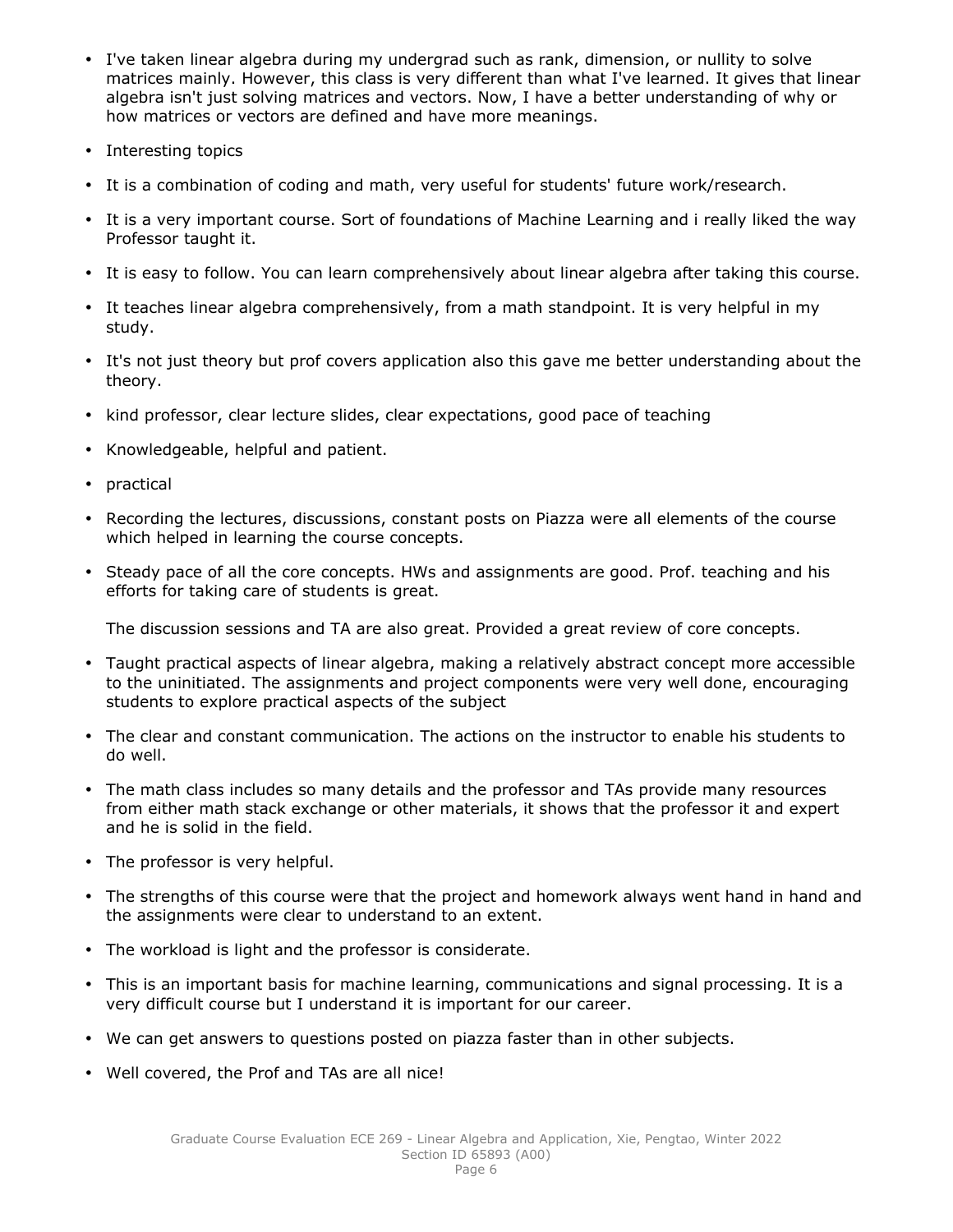### 14. What suggestions do you have for making this course more effective?

- - Lecture slides could be more detailed.
- •Can't get any better than this.
- Consider giving partial credit for homework.
- •Easier HWs would help <sup>a</sup> lot.
- Have <sup>a</sup> more detailed lecture slides and more examples because when working on an assignment some problems were <sup>a</sup> little confusing if not given an example.
- I think professor Xie can practice his English more fluently.
- I think that forbidding the TAs and instructor from collaborating at all on the homework is actually detrimental to learning. They didn't want to work together during office hours to enesure fairness among students, but I think that while maybe more fair this actually inhibits learning.

Maybe I should have worked on the optional practice homeworks with the TAs to get the most out of this, unsure.

- I would provide more practice exercises that are not just from past midterms, especially because the class involves so much theorems that practice is the only way to assimilate content.
- In terms of theory, it would have been better if the instructor could also specify the intuition behind the concepts
- More detailed slides.
- One suggestion: More in-class doubt discussions would have been better.
- Overall it's <sup>a</sup> very excellent course but maybe prettier slides ?
- Reproduction Hilber Kernal space is just too difficult to understand.
- The online classes sometimes become monotonous and students can't concentrate. Engagements/interactions with students can be increased during classes to avoid dropout.
- There were some errors and confusion in the homework. Perhaps phrasing homework questions better would help ease some confusion and help make the course more effective. But this only <sup>a</sup> minor suggestion as the course was already very effective.
- This is <sup>a</sup> very nicely designed course but I think that project should have more weightage instead of the mid-term exam. Homework assignments, Project and End-term exam would make this course <sup>a</sup> little more effective than currently, according to me.
- While scribbling on top of existing slides. Prof. can leave space before hand and scribble in <sup>a</sup> particular order. Because when we plan to refer to annotated slides, we may not fully know the order of scribbling in <sup>a</sup> slide.

#### 15. What one concept did you take from this class that will shape your future?

• Applications of matrices and variety of algorithms that are based on them.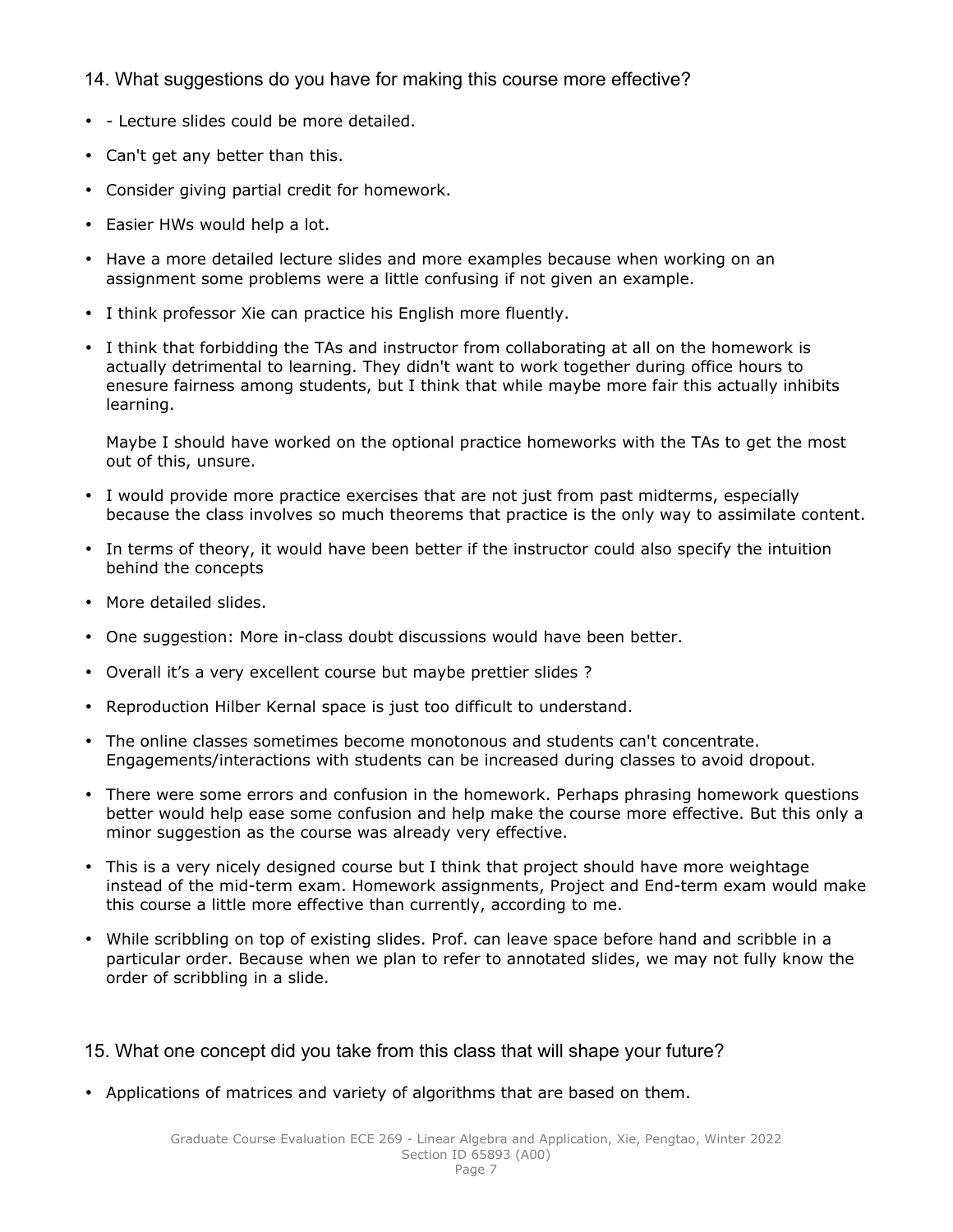- Eigenvalue and eigenvector
- It is very difficult to pick one concept from the course as the whole of Linear Algebra is very important for Robotics, Machine Learning and Deep Learning. So, this course as <sup>a</sup> whole will be very important for me in my future projects and in my field.
- Linear algebra background which is <sup>a</sup> foundation of many vision/ signal algorithms.
- •Linear algebra is important for ML and Data science, and I can learn all the basics I need.
- •Linear Algebra is not <sup>a</sup> subject of the past. Everyday applications deploy linear algebra till date!
- •Linear Space.
- •Manipulating data with multiple dimensions and implementing mathematical equations to it
- Matrix
- PCA, eigenvalues, and eigenvectors for computer vision applications.
- PSD matrix, eigen values and vector space overall I felt the course content will be very useful in other machine learning courses
- Since this course is very fundamental, I believe it can help me in many aspects.
- This class did very well with helping me better learn how to prove mathematically abstract concepts which is vital for progress in academia.

#### 16. Do you have any other comments to add to your evaluation? *Please keep your comments constructive and professional, abiding by the Principles of Community*

- Exams should be in-person for <sup>a</sup> fair evaluation
- I do not have any other comments in particular. I have tried to cover all my points in the questions above. Thank you very much for taking this evaluation.
- I've massive respect for this professor. Thank you.
- Overall good course.
- Overall I recommend this course and instructor.
- •Thank you for understanding that this quarter was hard on everyone
- •Thank you for your enthusiasm and insight for your lectures.
- Thank you so much for your teaching and consideration throughout the winter quarter you have been <sup>a</sup> great Professor amidst the remote learning situation!
- Thank you, Professor
- The professor was highly considerate about the pandemic and its effect. He made great efforts to make sure everybody understood the concepts and were able to do their assignments. Kudos to Prof. Xie!
- This is the best instructor I have had at UCSD thus far.